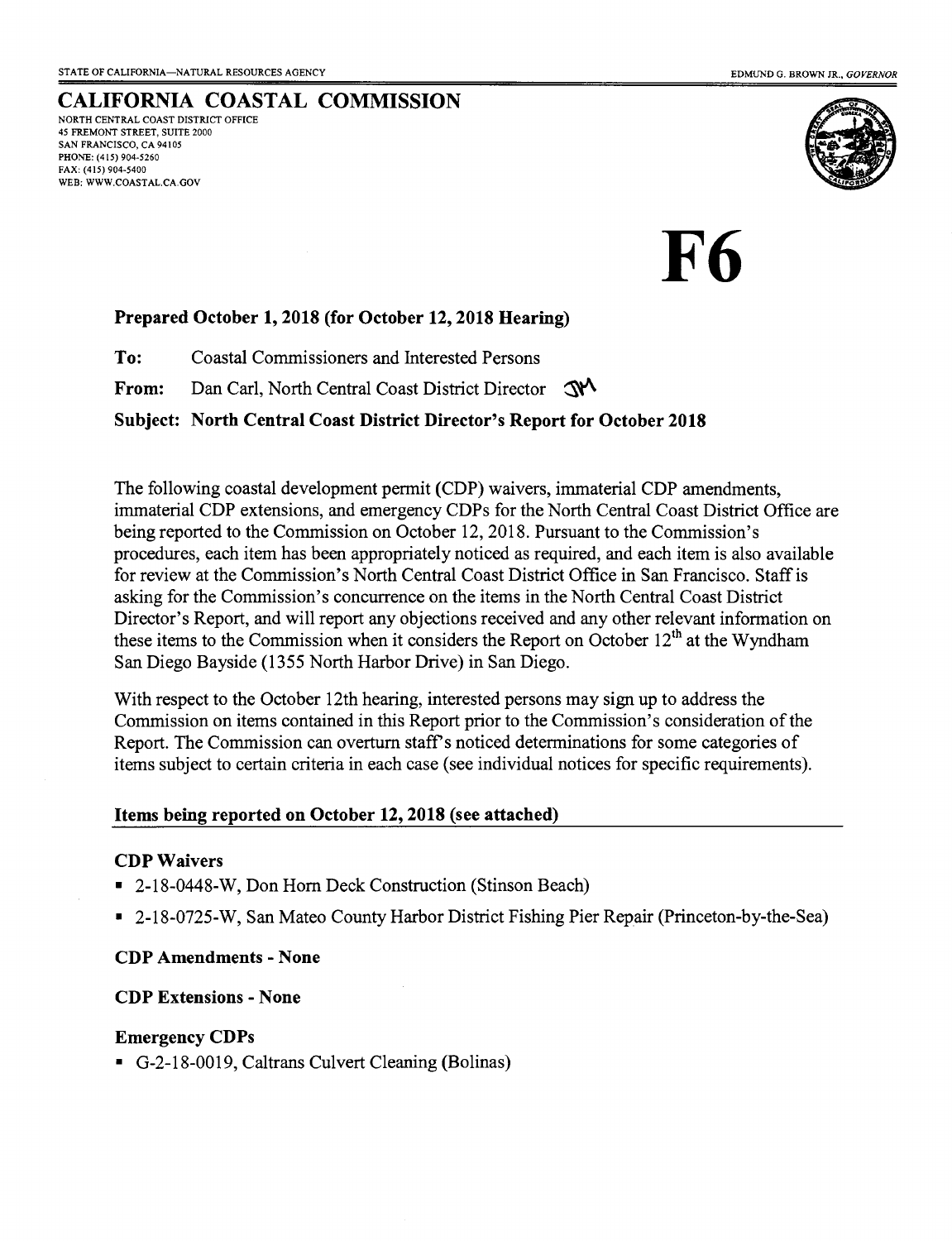#### CALIFORNIA COASTAL COMMISSION NORTH CENTRAL COAST DISTRICT OFFICE 45 FREMONT STREET, SUTTE 2OOO SAN FRANCISCO, CA 94105 PHONE: (415) 904-5260 FAX: (415) 904-5400 WEB: WWW.COASTAL.CA.GOV



# NOTICE OF PROPOSED PERMIT WAIVER

Date: September 28, 2018

To: All Interested Parties

- From: Jeannine Manna, North Central Coast District Manager  $\mathcal{F}^{\mathcal{A}}$ Sara Pfeifer, Coastal Planner
- Subject: Coastal Development Permit (CDP) Waiver 2-18-0448-W Applicant: Don Horn Corporation

#### Proposed Development

Construction of a 720-square-foot deck, a stair landing, planters, and a 143-square-foot floating dock at 281 Seadrift Road, over the Seadrift Lagoon and adjacent to the Bolinas Lagoon, in Stinson Beach, Marin County.

#### Executive Director's Waiver Determination

Pursuant to Title 14, Section 13238 of the California Code of Regulations, and based on project plans and information submitted bythe Applicant regarding the proposed development, the Executive Director of the California Coastal Commission hereby waives the requirernent for a CDP for the following reasons:

As proposed, the project will not have significant adverse impacts, including; on public views because the deck and docks are supported by an existing, permitted bulkhead and will be inconspicuous and uniform with neighboring over-water features; on water quality or marine resources because the applicant incorporated over-water best management practices into the plans; and because the project accounts for potential coastal hazard risks by designing for future sea level rise and wave run up, in addition to 100 year flood events. The project's siting, design, and scale is similar and consistent with that of surrounding development. Therefore, the project will not result in any significant impacts to coastal resources, consistent with the Coastal Act.

#### Coastal Commission Review Procedure

This waiver is not valid until it has been reported to the Coastal Commission. This waiver is proposed to be reported to the Commission on Friday, October 12,2018, in San Diego. If four or more Commissioners object to this waiver at that time, then the application shall be processed as a regular CDP application.

If you have any questions about the proposal or wish to register an objection, please contact Sara Pfeifer in the North Central Coast District office.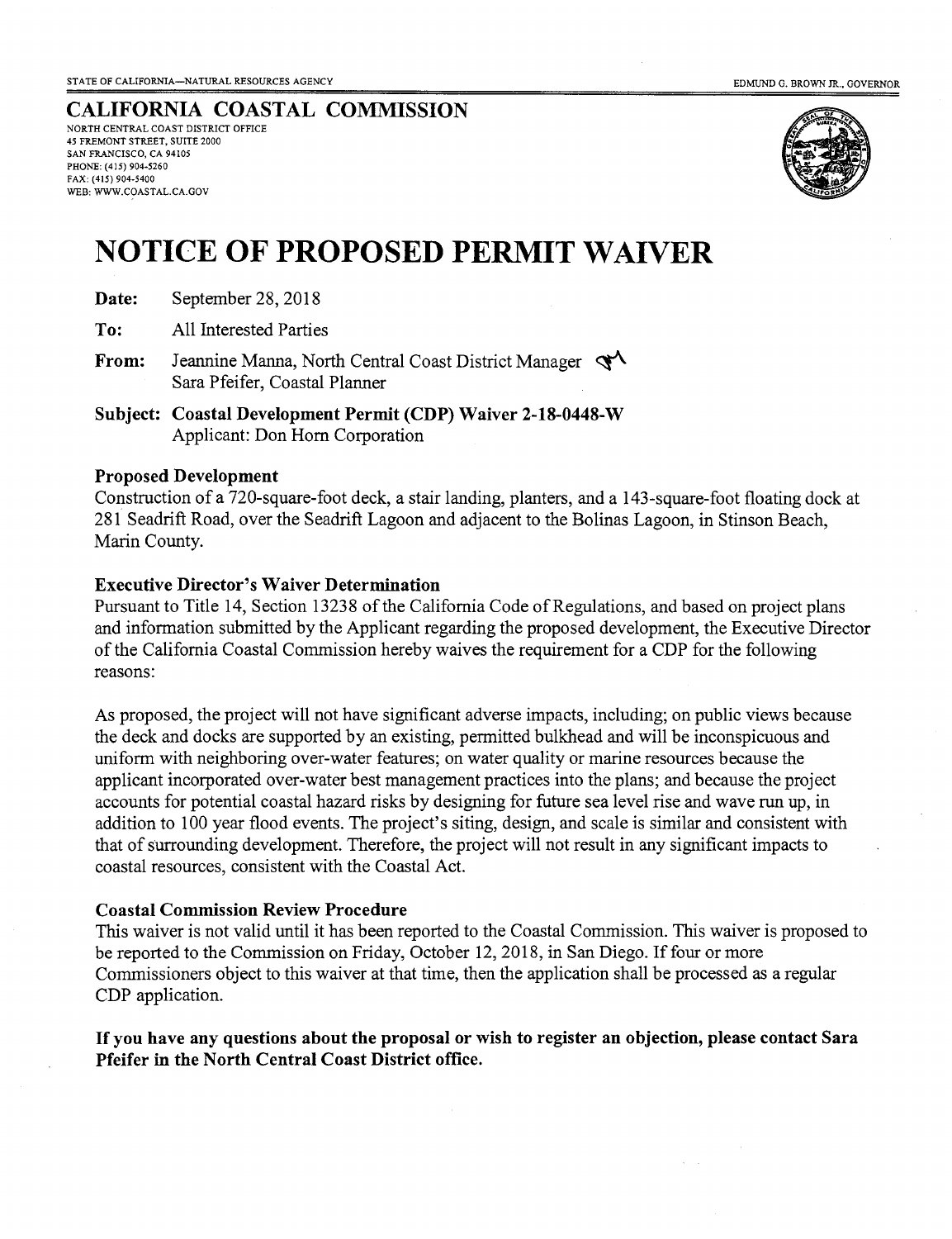CALIFORNIA COASTAL COMMISSION NORTH CENTRAL COAST DISTRICT OFFICE 45 FREMONT STREET, SUITE 2000 SAN FRANCISCO, CA 94105 (415)904-5260 PHONE (415)904-5400 FAX WEB: WWW.COASTAL.CA.GOV



## NOTICE OF PROPOSED PERMIT WATVER

| Date: | September 28, 2018 |  |
|-------|--------------------|--|
|-------|--------------------|--|

To: All Interested Parties

From: Jeannine Manna, North Central Coast District Manager  $\P^{\mathbf{N}}$ Renée T. Ananda, Coastal Program Analyst

Subject: Coastal Development Permit (CDP) Waiver 2-18-0725-W Applicant: San Mateo County Harbor District

#### Proposed Development

Repair of an existing public fishing pier, breakwater, and public access walkway including repair of voids in the breakwater rip-rap; replacement of lumber guardrail posts and rails to comply with ADA requirements; replacement of damaged portions of the pier/deck and the existing water supply line; and installation of accessible fishing slots and downward facing lighting for safety, located at Pillar Point Harbor in Princeton-by-the-Sea, San Mateo County.

### Executive Director's Waiver Determination

Pursuant to Title 14, Section 13252 of the California Code of Regulations, and based on project plans and other application materials submitted by the Applicant regarding the proposed development, the Executive Director of the California Coastal Commission hereby waives the requirement for a CDP for the following reasons:

The existing pier and walkway provide recreational opportunities for the public as they allow access for fishing and viewing of the marine environment. The proposed project is necessary to preserve and ensure safe public access at the site and prevent potential impacts to water quality that would occur if the structure is not repaired. The project will bring the pier and walkway into code-compliance, provide ADA access, and is designed to avoid and/or minimize impacts to water quality and biological resources. Such design measures include: l) avoiding work within the water; 2) limiting work required near the water line to periods of low tide; 3) inclusion of measures to prevent discharge of materials to the water, such as containment tarps or booms; and 5) other construction best management practices to avoid and minimize impacts to coastal waters. Therefore, the proposed project will not result in adverse impacts to coastal resources consistent with the Coastal Act.

#### Coastal Commission Review Procedure

This waiver is not valid until it has been reported to the Coastal Commission. This waiver is proposed to be reported to the Commission on October 12, 2018 in San Diego. If three or more Commissioners object to this waiver at that time, then the application shall be processed as a regular CDP application.

#### If you have any questions about the proposal or wish to register an objection, please contact Renée Ananda in the North Central Coast District office.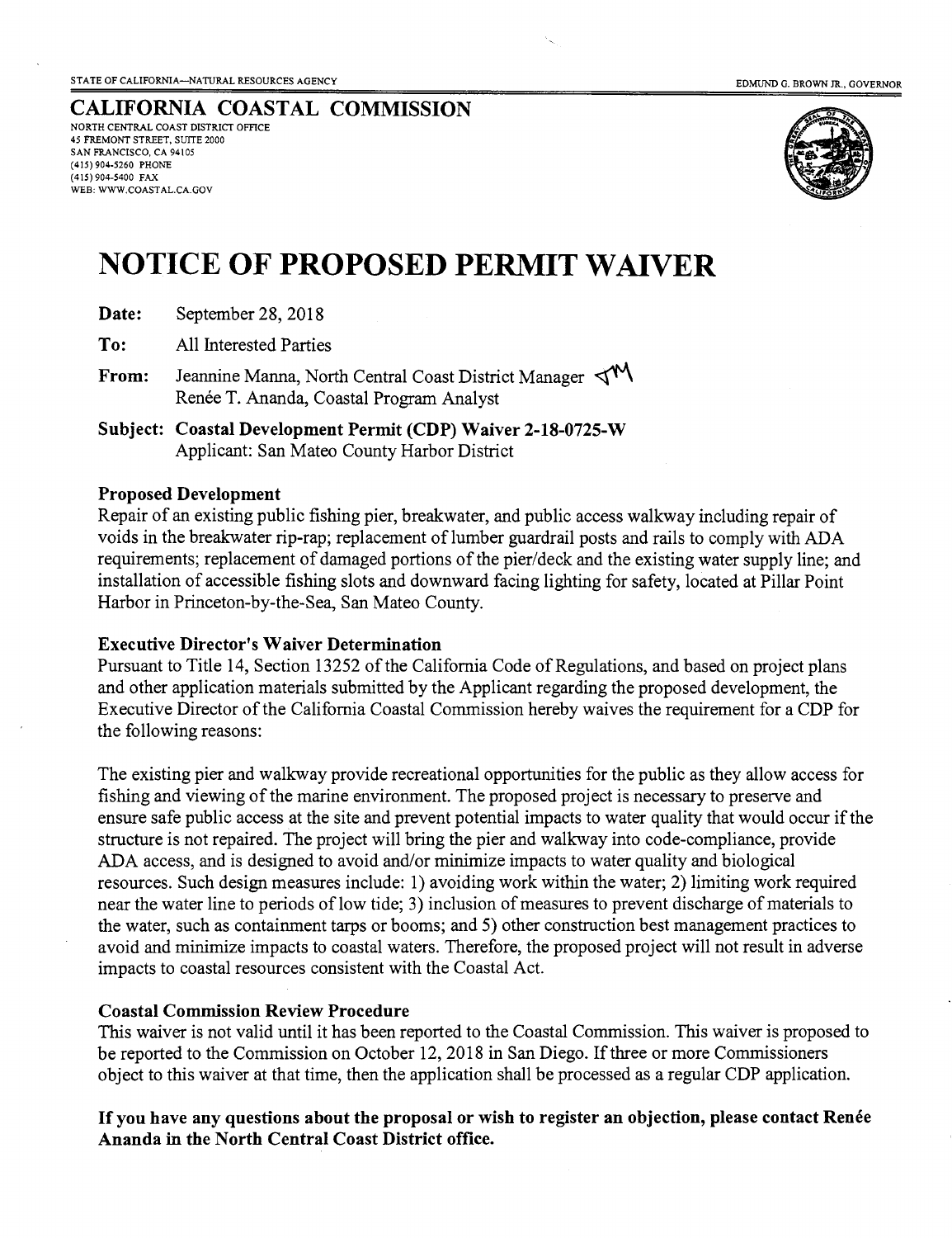CALIFORNIA COASTAL COMMISSION 45 FREMONT STREET, SUITE 2000 SAN FRANCISCO, CALIFORNIA 94105-2219 PH (415) 904-5260 OR (415) 904-5200 FAX (415) 904-5400 WWW.COASTAL.CA.GOV



### EMERGENCY COASTAL DEVELOPMENT PERMIT

Issue Date: Emergency Permit No.: September 7, 2018 G-2-18-0019

#### APPLICANT:

California Department of Transportation (Caltrans), District 4 111 Grand Avenue, Oakland CA 94044.

#### LOCATION OF EMERGENCY:

State Route Highway 1 adjacent to Bolinas Lagoon between Stinson Beach and Fairfax-Bolinas road intersection, PM12 to PM17, Marin County.

#### EMERGENCYWORK:

Cleaning of culverts and associated ditches at four sites (PM 16.47, PM 16, PM 15.4, PM 12.6-12.9) to remove excessive sediment and debris that has collected in the culverts and along the road shoulders. Caltrans will complete the work from the present date to November 6, 2018 consistent with the project description and plans received on August 24, 2018.

This letter constitutes approval of the emergency work you or yoru representative has requested to be done at the location listed above. I understand from your information that an unexpected occurrence in the form of highway culverts currently clogged with sediment and debris that are unable to function and are resulting in flooding and sediment flows across the highway, creating dangerous conditions and road closures. Without immediate maintenance, conditions will worsen with winter storms and significant road closures will occur. I understand that it is therefore urgent that you clean out the culverts to address present road flooding and before more substantial flooding and debris flows occur. I understand that current conditions are impacting public safety for drivers, bicyclists, and pedestians, aud are causing closues to Highway 1 and unreasonable'traffic delays, ahd require'immediate action to prevent or mitigate loss or damage to life, health, property or essential public services pursuant to 14 Cal. Admin. Code Section 13009,

Therefore, the Executive Director of the California Coastal Commission hereby finds that:

(a) An emergency exists that requires action more quickly than pemritted by the procedures for administrative or ordinary coastal development permits (CDPs), and that the development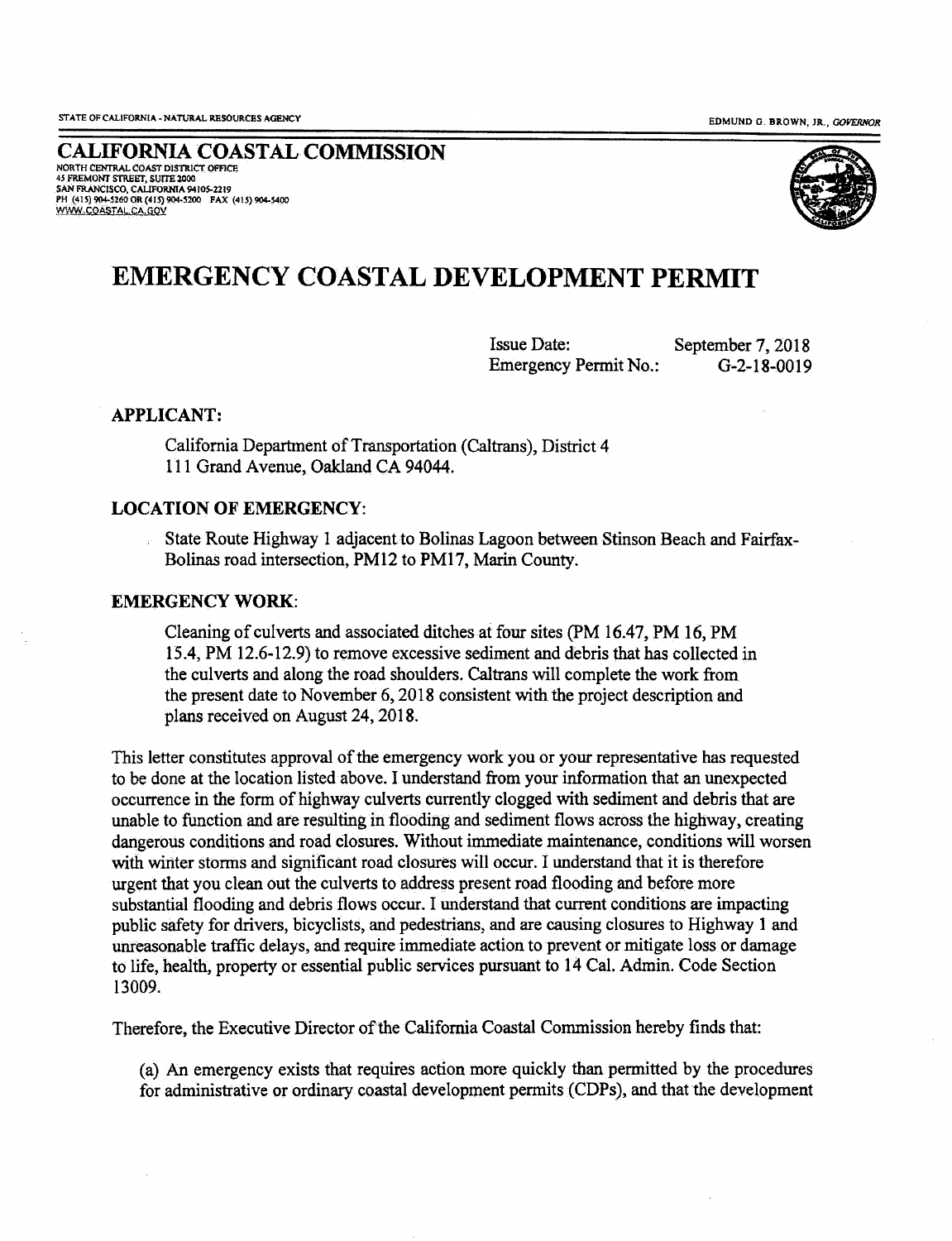can and will be completed within 30 days unless otherwise specified by the terms of this ECDP; and

(b) Public comment on the proposed emergency development has been reviewed if time allows.

The emergency work is hereby approved, subject to the conditions listed on the attached pages.

Sincerely.

John Ainsworth **Executive Director** 

By: Jeannine Manna, District Manager

Veronica Pearson, Marin County Open Space District cc: U.S. Fish and Wildlife Service National Marine Fisheries U.S. Army Corps of Engineers **National Park Service** California Department of Fish and Wildlife Regional Water Quality Control Board **Greater Farallones National Marine Sanctuary** Audubon Canyon Ranch

Enclosures: 1) Acceptance Form 2) Regular Permit Application Form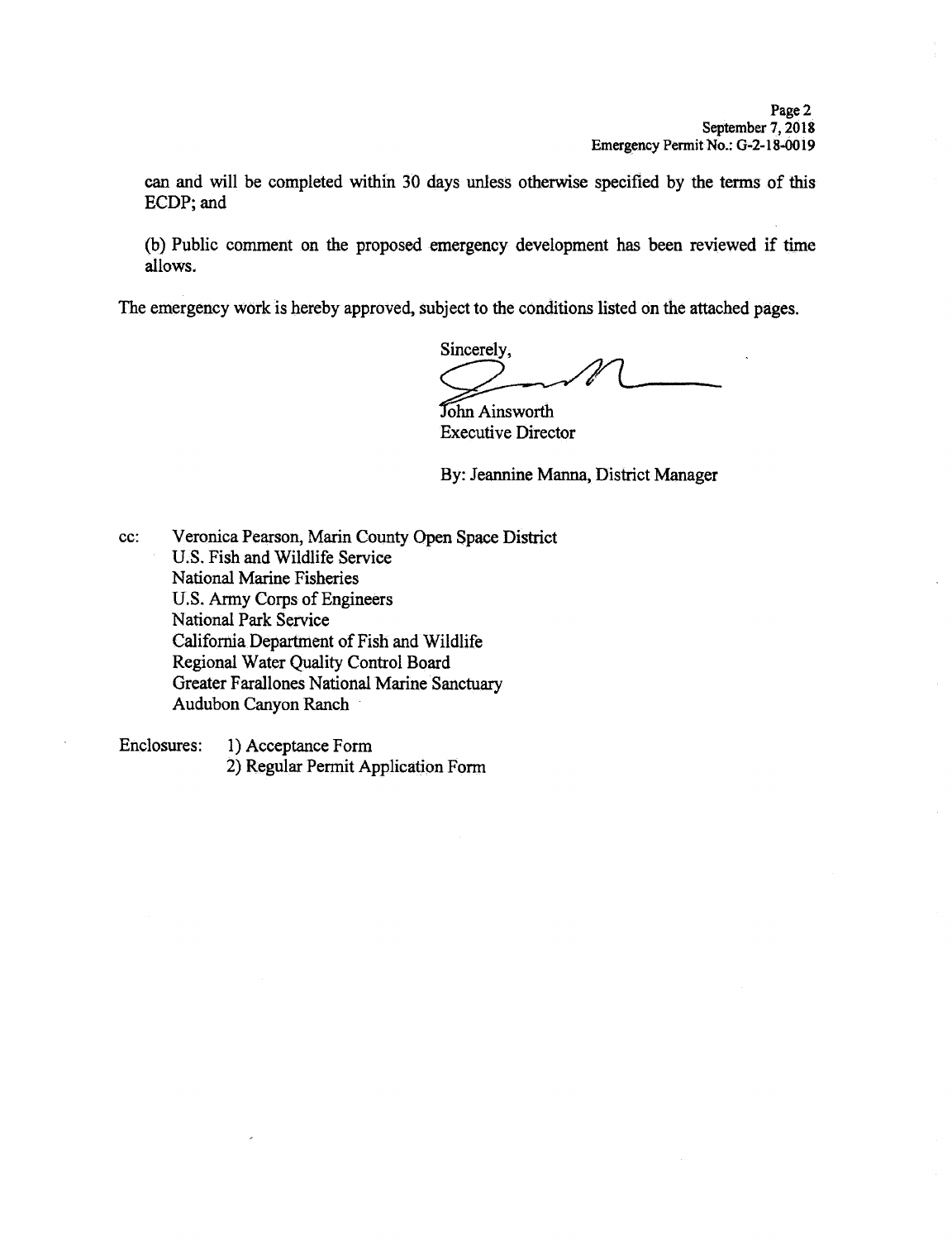#### **CONDITIONS OF APPROVAL:**

- 1. The enclosed Emergency Permit Acceptance form must be signed by the APPLICANT and returned to our office within 15 days (September 22, 2018) of the date of this permit.
- 2. Only that work specifically described in this permit and as more specifically described in the Coastal Commission's file for this ECDP is authorized. Any additional and/or separate emergency work or development requires separate authorization from the Executive Director and/or the Coastal Commission. The emergency work will occur within Caltrans Right of Way and adjacent private properties with owner permission and that permission shall be demonstrated to the Coastal Commission Executive Director prior to commencement of development on those private properties.
- 3. A construction coordinator shall be designated to be contacted during construction should questions arise regarding the construction (in case of both regular inquiries and emergencies), and their contact information (i.e., address, email, phone numbers, etc.) including, at a minimum. a telephone number and email address that will be made available 24 hours a day for the duration of construction, shall be conspicuously posted at the job site where such contact information is readily visible from public viewing areas, along with indication that the construction coordinator should be contacted in the case of questions regarding the construction (in case of both regular inquiries and emergencies). The construction coordinator shall record the contact information (e.g., name, address, email, phone number, etc.) and nature of all complaints received regarding the construction, and shall investigate complaints and take remedial action, if necessary, within 24 hours of receipt of the complaint or inquiry. Within 30 days of completion of construction authorized by this ECDP, the Permittee shall submit the record (of complaints/inquiries and actions taken in response) to the Executive Director.
- 4. All emergency construction activities shall limit impacts to coastal resources (including wetlands, public recreational access, habitat areas, and visual resources) to the maximum extent feasible. Construction shall be conducted pursuant to typical best management practices including by, at a minimum, adhering to the following construction requirements (which may be adjusted by the Executive Director if such adjustments: (1) are deemed necessary due to extenuating circumstances; and (2) will not adversely impact coastal resources):
	- a. All areas proposed for construction activities and/or construction staging shall be minimized to the maximum extent feasible in order to limit construction encroachment into coastal wetlands, streams, or other sensitive areas. The Permittee shall keep construction activities under surveillance, management, and control to minimize interference with, disturbance to, and damage of fish and wildlife. Construction activities, materials, and/or equipment storage are prohibited outside of the defined construction, staging, and storage areas.
	- b. All construction materials, equipment, debris, signage, barriers, and fencing installed pursuant to this ECDP, along with any debris that has fallen into the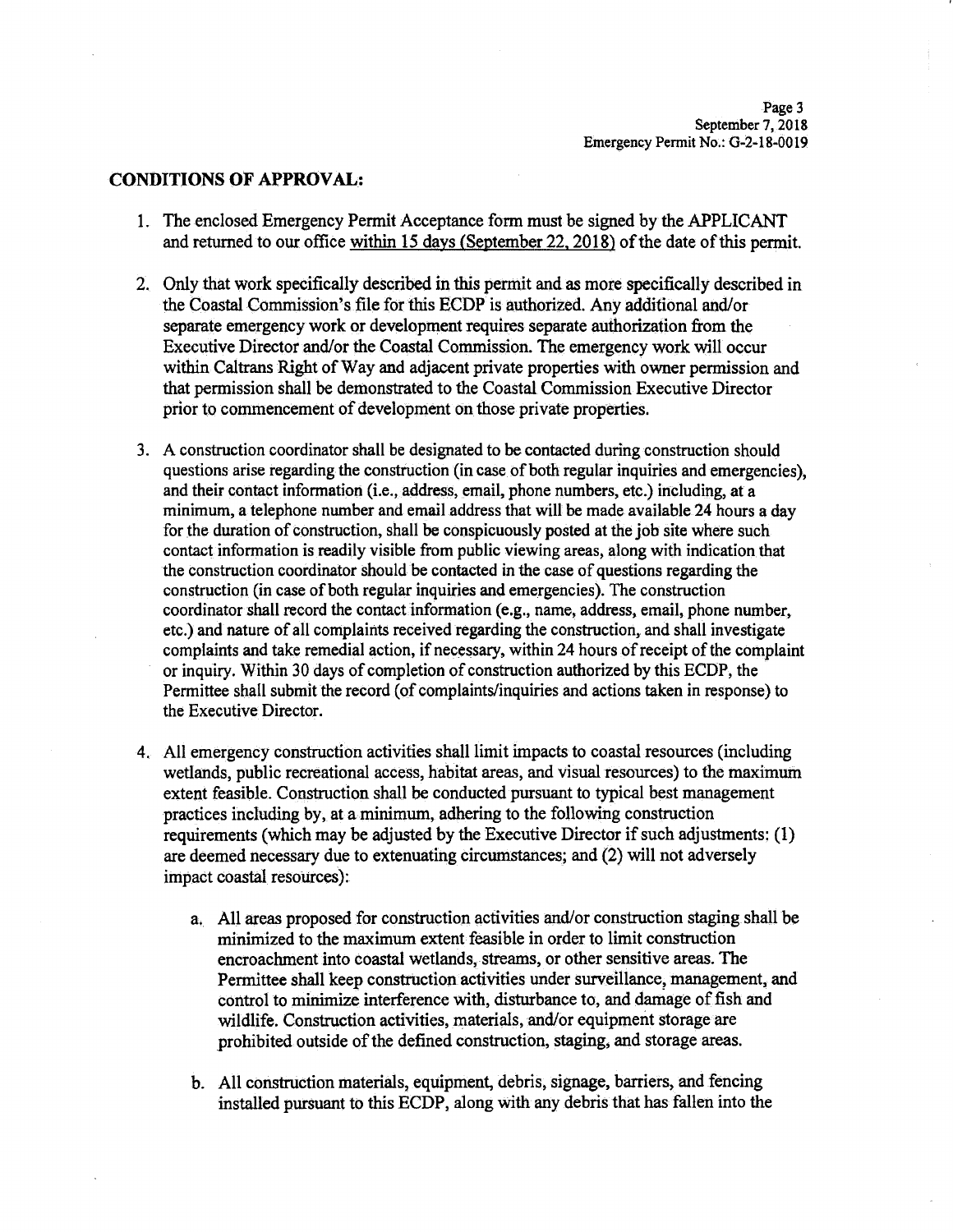lagoon or adjacent areas of the roadway, must be removed immediately upon conclusion of the construction and related clean-up activities planned at the subject location.

- c. Construction work and equipment operations shall not be conducted seaward of the mean high water line unless tidal waters have receded from the authorized work areas, unless otherwise approved by the Executive Director in writing. Construction materials, equipment or debris shall not be stored in the streambeds, wetlands, or in areas where they will or could potentially be subject to wave erosion and dispersion.
- d. All work shall take place in a limited time and manner in order to minimize any potential damage to resources, including wetland habitat and intertidal species, and to minimize impacts to public coastal access.
- e. All debris, removed sediment, and dredged material generated from the emergency project shall be disposed of in an approved location, outside the coastal zone.
- f. The construction site shall maintain good construction site house keeping controls and procedure, including to: monitor for and immediately clean up all leaks, drips, and other spills; keep equipment covered and out of the rain (including covering exposed piles of soil and wastes); dispose of all wastes properly and place trash receptacles on site for that purpose, which shall be covered during wet weather; and remove all construction debris from construction areas.
- g. All public access, public parking areas, or public recreation areas affected/damaged by construction activities shall be restored to their preconstruction condition or better within seven (7) days of completion of construction.
- h. Permittee shall notify planning staff of the Coastal Commission's North Central Coast District Office immediately upon completion of construction and required restoration activities.
- 5. Restoration of Disturbed Areas. Large woody vegetation that currently exists on stream channel banks shall be left in place to the maximum extent feasible and only those plants impacting the culvert functioning may be removed. Other than the proposed removal of vegetation and channel drainage improvements necessary for the emergency culvert work, within sixty (60) days of completion of the work, all disturbed areas shall be restored to the state in which they existed prior to construction (i.e., re-graded to preproject contours and revegetated with an all-native plant palette).
- 6. Sediment Removal and Disposal. Only the quantity of material necessary to restore hydraulic capacity to the affected culverts and stream channels shall be removed, and the method employed in this process shall be done in a manner that maintains the natural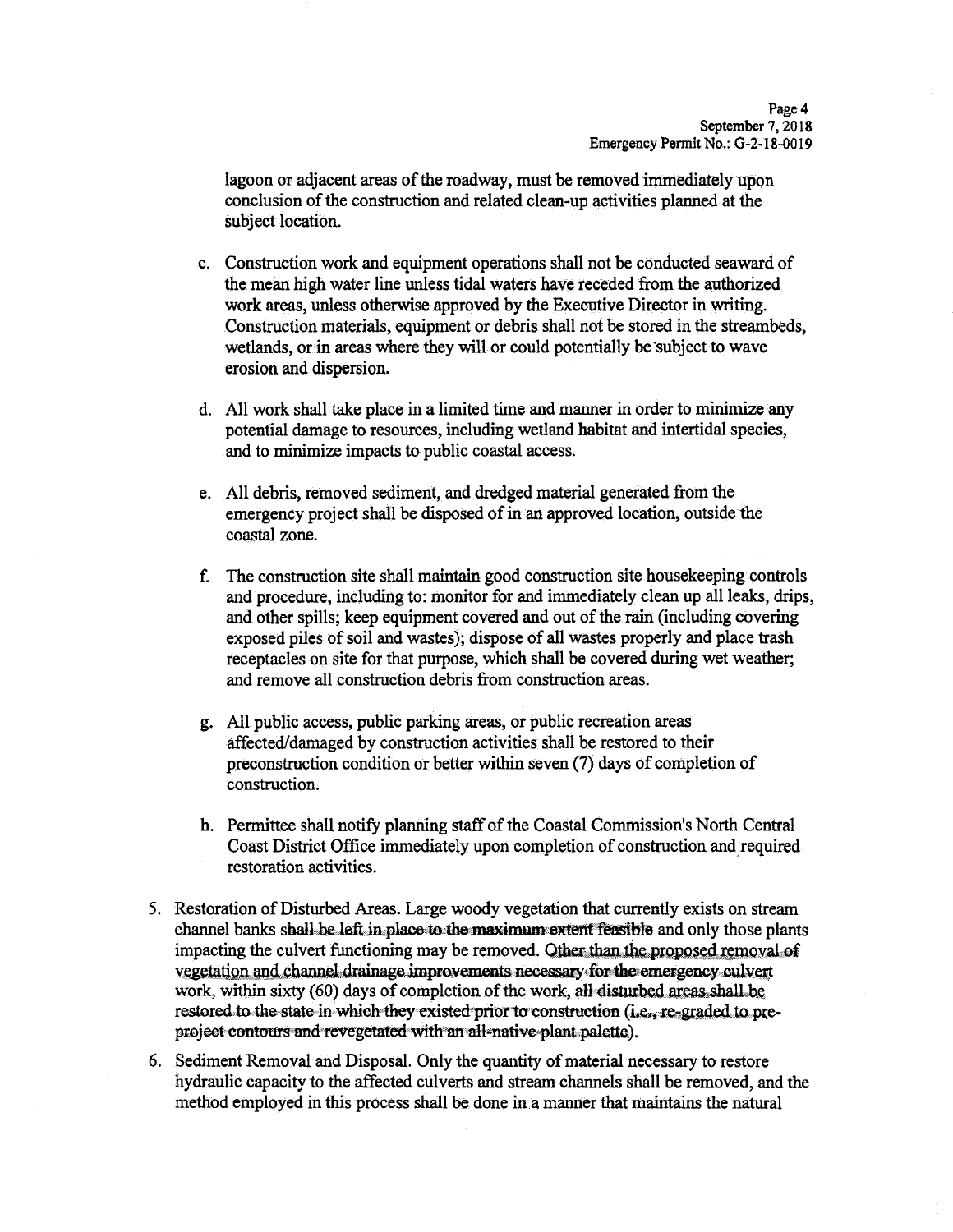gradient of the stream. All debris and dredged material generated from the project shall be disposed of in an approved location outside the coastal zone.

- 7. Water Quality. All appropriate Best Management Practices (BMPs) shall be implemented, including conducting the work from the road whenever possible. minimizing loss of native vegetation, minimizing sediment disturbance and suspension within the water column, and taking all excavated material to an upland disposal site. Sediment/erosion controls will be used to keep excess soil from washing or blowing away during removal, transport and storage. BMPs shall include sediment traps, silt fences, turbidity curtains, hay bales, hydro-seeding using a native mix, and use of straw mulch, as necessary. These BMPs are listed in the Bay Area Storm Water Management Agencies Association (BASMAA) Flood Control Facility Maintenance Best Management Practices (BMP) Manual (EOA, Inc. 2000) and FishNet4C Guidelines for Protecting Aquatic Habitat and Salmon Fisheries for County Road Maintenance (FishNet4C 2004). adopted by the County of Marin. No debris, soils, silt, sand, cement, concrete, washings or other material related to construction such as waste, oil, petroleum products or organic or earthen material shall be allowed to enter into or be placed where it may be washed by rainfall or runoff into adjacent waters. At the conclusion of operations, any excess material shall be removed from the work area and disposed of in an approved location outside of the coastal zone.
- 8. Prior to beginning work, a qualified biologist/endangered species coordinator shall conduct a survey of the site for the presence of sensitive wildlife species including California ridgways and black rails, nesting raptors or songbirds, northern spotted owls, California freshwater shrimp, California red-legged frog, Coho salmon, steelhead trout, Western pond turtle, and tidewater goby in accordance with USFWS and CDFG protocol. If any of these species (including adults, tadpoles, or egg masses) are found, the USFWS and CDFG shall be contacted to determine the appropriate action before undertaking construction work and Caltrans shall submit to Commission staff notice of the proposed actions to be taken to reduce impacts to sensitive species.
- 9. The work authorized by this permit must be completed within sixty (60) days (November 6, 2018 of the date of this permit, which shall become null and void unless extended by the Executive Director for good cause.
- 10. Within thirty (30) days of completion of the emergency work, Caltrans shall submit to the Executive Director a report describing the amount (area and volume) of material removed, type of material removed, the method of removal, type and location of equipment used, the location of the disposal site for excavated material, and all areas impacted by the construction work. If Commission staff should identify additional reasonable restoration measures, such measures shall be implemented immediately.
- 11. Copies of this ECDP shall be maintained in a conspicuous location at the construction job site at all times, and such copies shall be available for public review on request. All persons involved with the construction shall be briefed on the content and meaning of this ECDP, and the public review requirements applicable to it, prior to commencement of construction.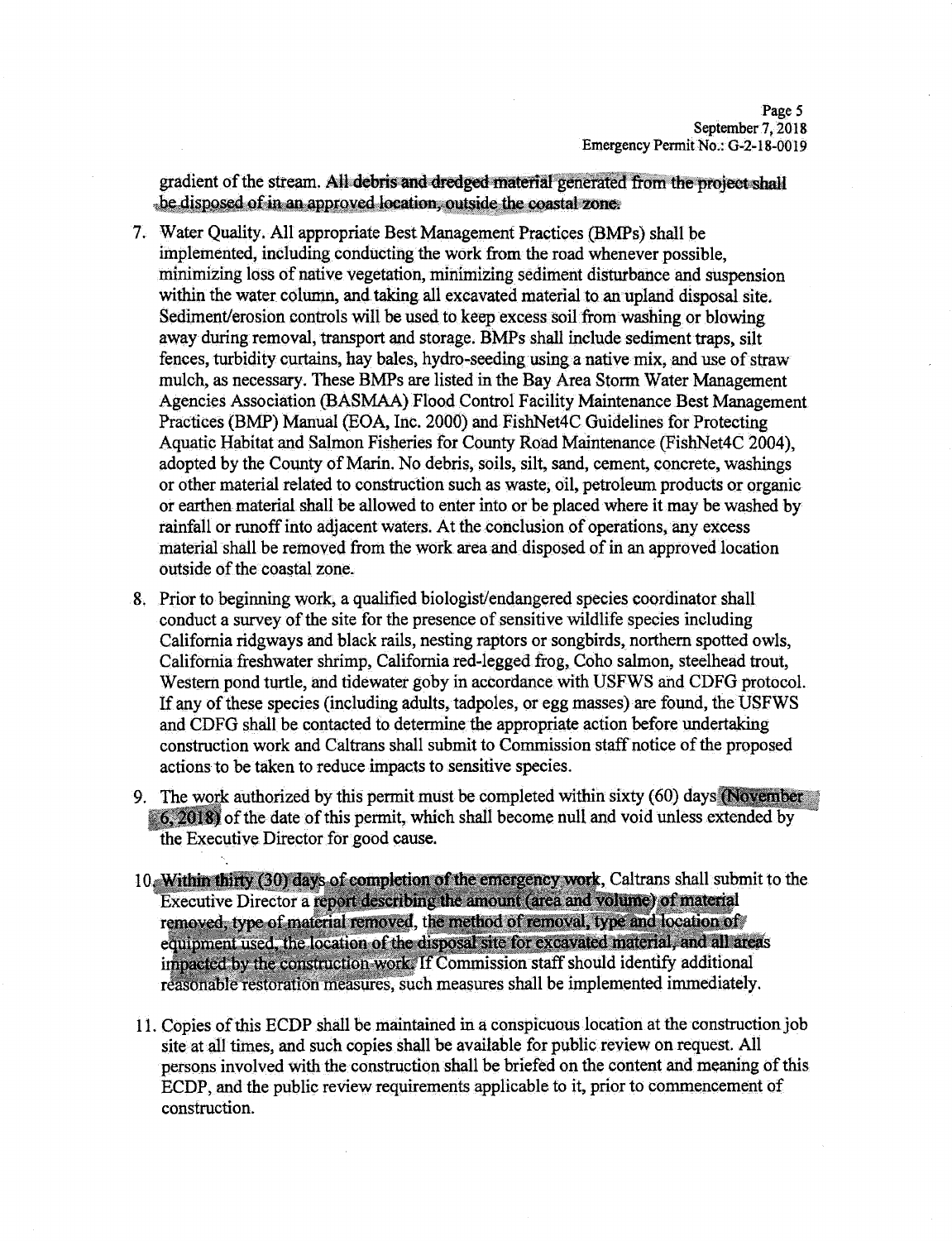- 12. The applicant recognizes that the emergency work is considered temporary until a regular coastal development permit permanently authorizing the work is approved. A regular permit would be subject to all of the provisions of the California Coastal Act and may be conditioned accordingly. These conditions may include provisions for public access (such as offers to dedicate, easements, in-lieu fees, etc.) and/or a requirement that a deed restriction be placed on the property assuming liability for damages incurred from storm waves. In addition, any follow-up permit should include a programmatic maintenance plan that will cover on-going necessary maintenance, ensure proper mitigation of longterm impacts to coastal wetlands and other resources, and account for and analyze sealevel rise issues that are imminently impacting the functioning of the culverts and Highway 1 as well as longer term needs for the highway corridor in light of various climate change effects anticipated into the future.
- 13. In exercising this permit, the applicant agrees to hold the California Coastal Commission harmless from any liabilities for damage to public or private properties or personal injury that may result from the project.
- 14. This ECDP shall not constitute a waiver of any public rights which may exist on the property. The permittee shall not use this ECDP as evidence of a waiver of any public rights which may exist on the property.
- 15. This permit does not obviate the need to obtain necessary authorizations and/or permits from other agencies, including but not limited to the California Department of Fish & Wildlife, U.S. Fish & Wildlife, U.S. Army Corps of Engineers, National Park Service, the California State Lands Commission, Regional Water Quality Control Board, Marin County Parks and Marin County, and Greater Farallones National Marine Sanctuary.
- 16. Within 180 days of issuance of this ECDP (March 6, 2019), or as extended by the Executive Director through correspondence, for good cause, the applicant shall submit a complete follow-up Coastal Development Permit (CDP) application that satisfies the requirements of Section 13056 of Title 14 of the California Code of Regulations. If the Executive Director determines that the follow-up CDP application is incomplete and requests additional information, the applicant shall submit this additional information by a certain date, as established by the Executive Director.
- 17. Failure to a) submit a complete follow-up CDP Application, or b) comply with all terms and conditions of the required follow-up CDP, including any deadlines identified therein. will constitute a knowing and intentional violation of the Coastal Act and may result in formal enforcement action by the Commission or the Executive Director. This formal action could include a recordation of a Notice of Violation on the applicant's property; the issuance of a Cease and Desist Order and/or a Restoration Order; imposition of administrative penalties for violations involving public access; and/or a civil lawsuit, which may result in the imposition of monetary penalties, including daily penalties of up to \$15,000 per violation per day; and other applicable penalties and other relief pursuant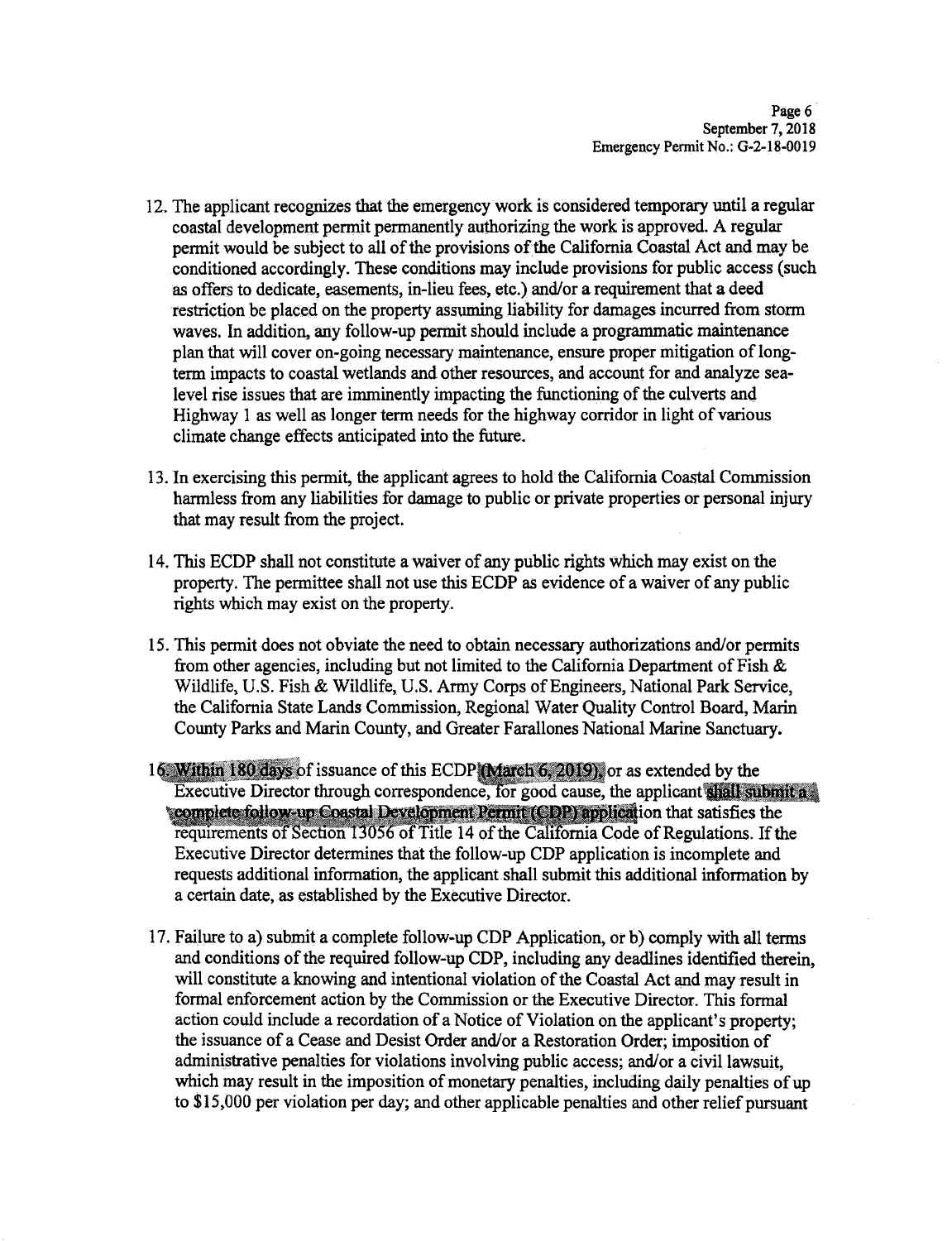to Chapter 9 of the Coastal Act. Further, failure to follow all the terms and conditions of this ECDP will constitute a knowing and intentional Coastal Act violation.

18. As noted in Condition 12 above, the emergency development carried out under this ECDP is at the Permittee's risk and is considered to be temporary work done in an emergency situation to abate an emergency. If the Permittee wishes to have the emergency development become permanent development, a regular CDP must be obtained. A regular CDP is subject to all of the provisions of the California Coastal Act and may be conditioned or denied accordingly.

If you have any questions about the provisions of this ECDP, please contact the Commission's North Central Coast District Office at 45 Fremont Street, Suite 2000, San Francisco, CA 94105,  $(415)$  904-5260.